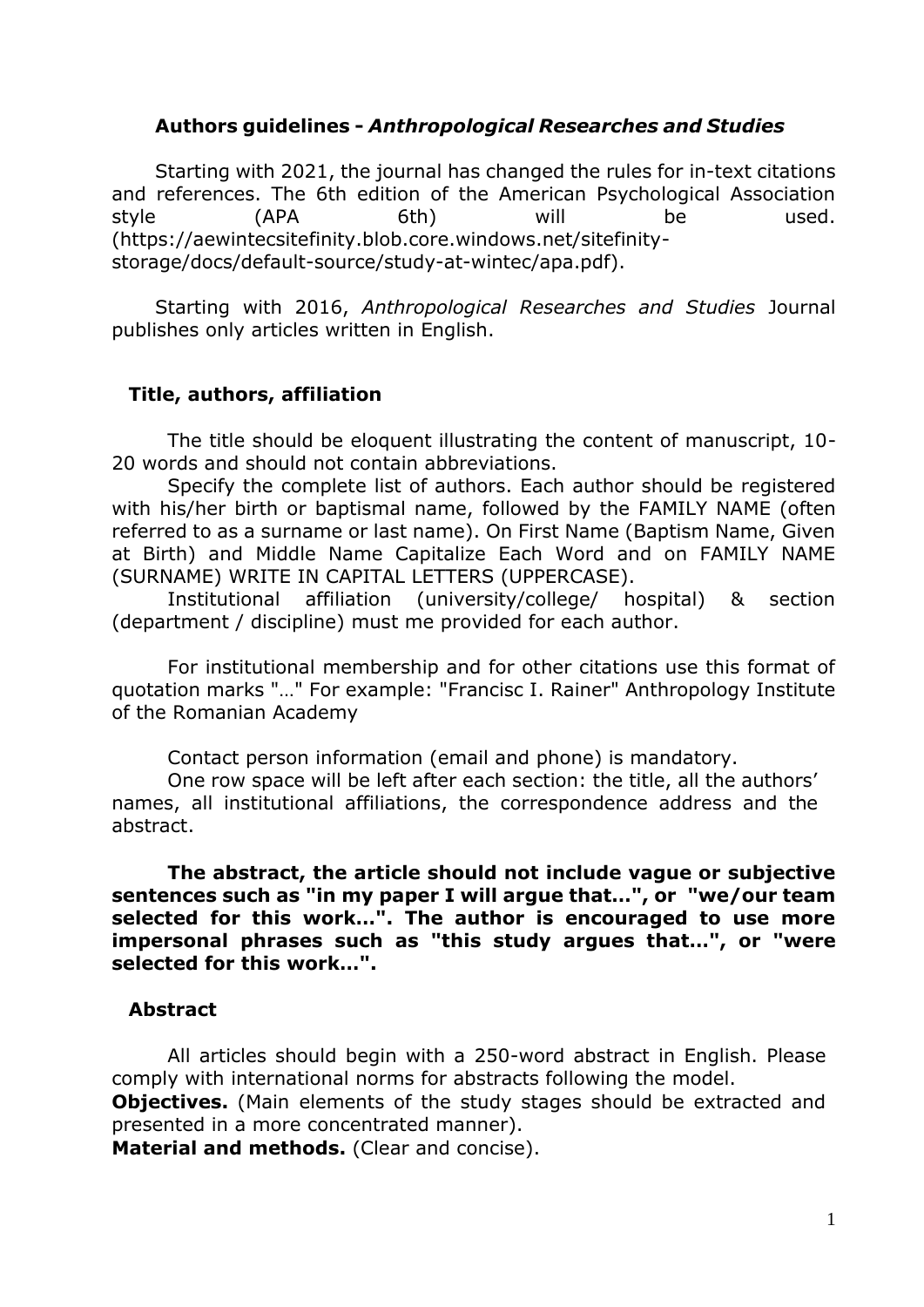**Results.** (The relevant ones, expressed numerically and statistically evaluated where possible).

**Conclusions.** (Most important findings, any recommendations).

**Keywords:** Between 3 and 5 key words, separated by commas and finalized by point, must be provided at the end of abstract for the purpose of indexing. For bio-medical anthropology INDEX Medicus and MEDLINE are recommended for compliance.

Do not use lines in the abstract. One row space will be left before and after the abstract. One row space will be left before and after the keywords.

#### **Abbreviations**

Abbreviations are not admitted in the title and are preferable to be avoided in abstracts. Each abbreviation is to be first introduced between brackets next to the phrase subject to abbreviation ARS only admits for standard abbreviations (see AMA guide to abbreviations). Recommended measurement units are those of the International System.

Example of author information in multiple authorship articles:

#### **HYPOTHESIS: THE ACT OF TAKING A PAPANICOLAOU SMEAR REDUCES THE PREVALENCE OF HUMAN PAPILLOMAVIRUS INFECTION: A POTENTIAL IMPACT ON THE RISK OF CERVICAL CANCER**

Samuel SHAPIRO (1), Henri CARRARA (2), Bruce ALLAN (2), Margaret HOFFMAN (2), Lynn ROSENBERG (3), Judith P. KELLY (3), Diane COOPER (2), Anna-Lise WILLIAMSON (2)

- (1) Columbia University, USA; e-mail:
- (2) University of Cape Town, USA; e-mail:
- (3) Boston University, USA; e-mail:

Address correspondence to: Samuel Shapiro, Department of Epidemiology, Mailman School of Public Health, 672 West 168th Street Room 1613, New York, NY 10032, USA. Ph.: 01-212-305-7992; Fax: 01-212-305-9413; E-mail: [SS1832@columbia.edu0](mailto:SS1832@columbia.edu)

#### **Abstract**

(text: 250 words)

**Keywords**: Human Papillomavirus (HPV), invasive cancer of the cervix, Papanicolaou (Pap) smears.

Editorial recommendations to young authors in medical anthropology: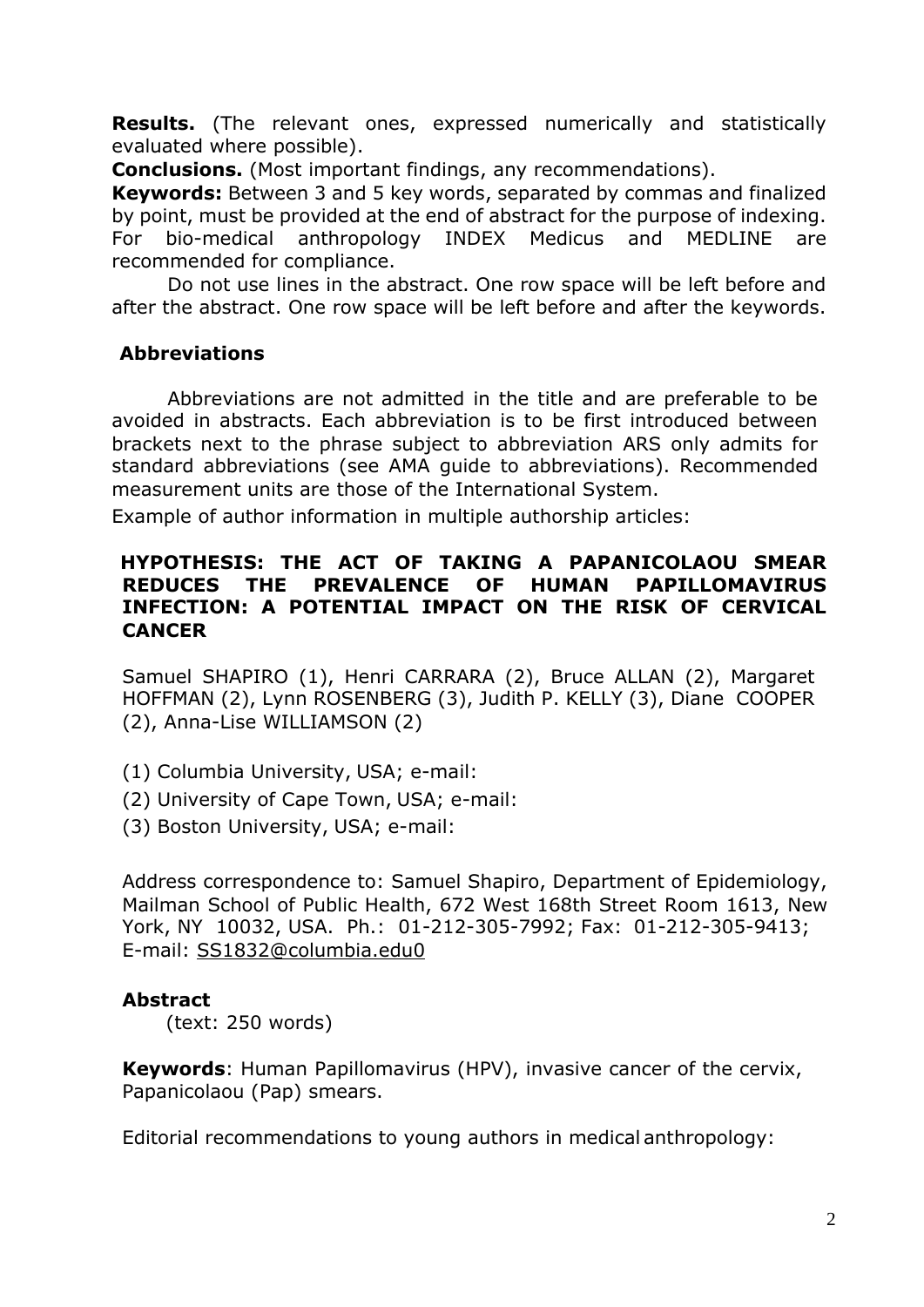# **I. Original Articles**

Content should be structured in the following sections

### **Introduction**

Survey of literature in the field, research goals, findings.

### **Material and methods**

Accurate verifiable data; techniques and instruments, assessment criteria.

### **Results**

Submit concise data (including tabular forms or figures). Where appropriate, results may be validated by appropriate statistical processing. For statistical analysis, tests used in data evaluating data are to be explicitly mentioned (Chi-square, t-test, ANOVA, correlation, regression, etc.). When data are presented in tabular form, indicate the statistical test by a footnote for each table separately.

For the presentation of statistical data, APA style will be used [\(http://my.ilstu.edu/~jhkahn/apastats.html\)](http://my.ilstu.edu/~jhkahn/apastats.html).

### **Discussions**

Results interpretation, connecting findings to work on similar subjects in mainstream publications.

### **Conclusions**

Emphasis on contribution to knowledge in the area involved.

### **Acknowledgements**

(If appropriated) name institutions, organizations or individuals having favorably influenced completion of research project.

### **References**

### **II. Reviews and updates**

ARS publishes reviews and state of the art updates on topics of interest. Abstracts and text of such contributions shall be structured following the same indications as specified above with respect to the original articles.

### **III. Case reports**

Content and structure of case reports ought to include the following sections:

 **Abstract Introduction Methodology**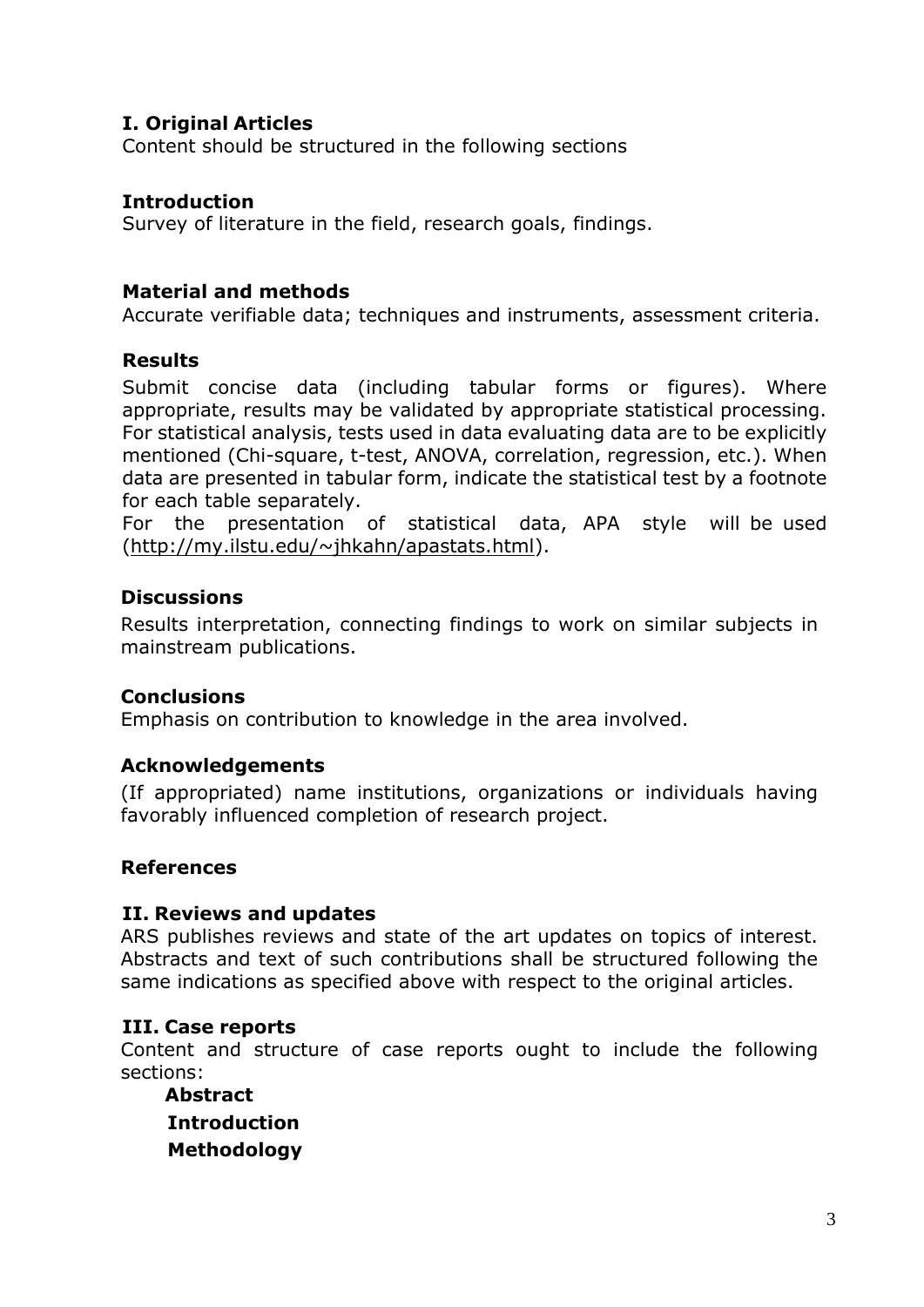# **Case presentation**

**Discussions**

# **Conclusion(s)**

### **References**

Recommended sizes for articles and references:

# **I. Original Articles**

Article size including abstract, text, tables, figures as well as 20 to 40 bibliographic references: 5000-8000 words.

## **II. Reviews and updates**

Update article size including abstract, text, tables, figures and 30 to 50 bibliographic references: 8000-10000 words.

## **III. Case reports**

Case reports size including abstract, text, tables, figures and 15 to 30 bibliographic references: 3000-5000 words.

### **IV. Reviews: 500-600 words.**

## **References**

For references, authors should use the American Psychological Association (APA) style, 6th edition, see Wintec APA Guide, Revised June 2015 [\(https://aewintecsitefinity.blob.core.windows.net/sitefinity](https://aewintecsitefinity.blob.core.windows.net/sitefinity-storage/docs/default-source/study-at-wintec/apa.pdf)[storage/docs/default-source/study-at-wintec/apa.pdf\)](https://aewintecsitefinity.blob.core.windows.net/sitefinity-storage/docs/default-source/study-at-wintec/apa.pdf), or use the attached guide.

## **Examples of proper citation to the references at the end of a text:**

- 1. Faure, G. (2011). Vécu d'une hémorragie grave de la délivrance: impact sur le désir ultérieur de grossesse. [Experienced with severe postpartum haemorrhage: impact on the subsequent desire for pregnancy]. Gynécologie et obstétrique. Mémoire de Diplôme d'État de Sage-Femme. Université Paris Descartes. Retrieved September 21, 2020 from https://dumas.ccsd.cnrs.fr/dumas-00620100
- 2. Hales, M. (2012). Community health nursing. In A. Berman, S. Snyder, T. Levett-Jones, T. Dwyer, M. Hales, N. Harvey, ...D. Stanley (Eds.), *Kozier and Erb's fundamentals of nursing* (2nd Australian ed., Vol. 1, pp. 127-141). Frenchs Forest, Australia: Pearson.
- 3. Hubbard, J., Thomas, C., & Varnham, S. (2010). *Principles of law for New Zealand business students* (4th ed.). Auckland, New Zealand: Pearson.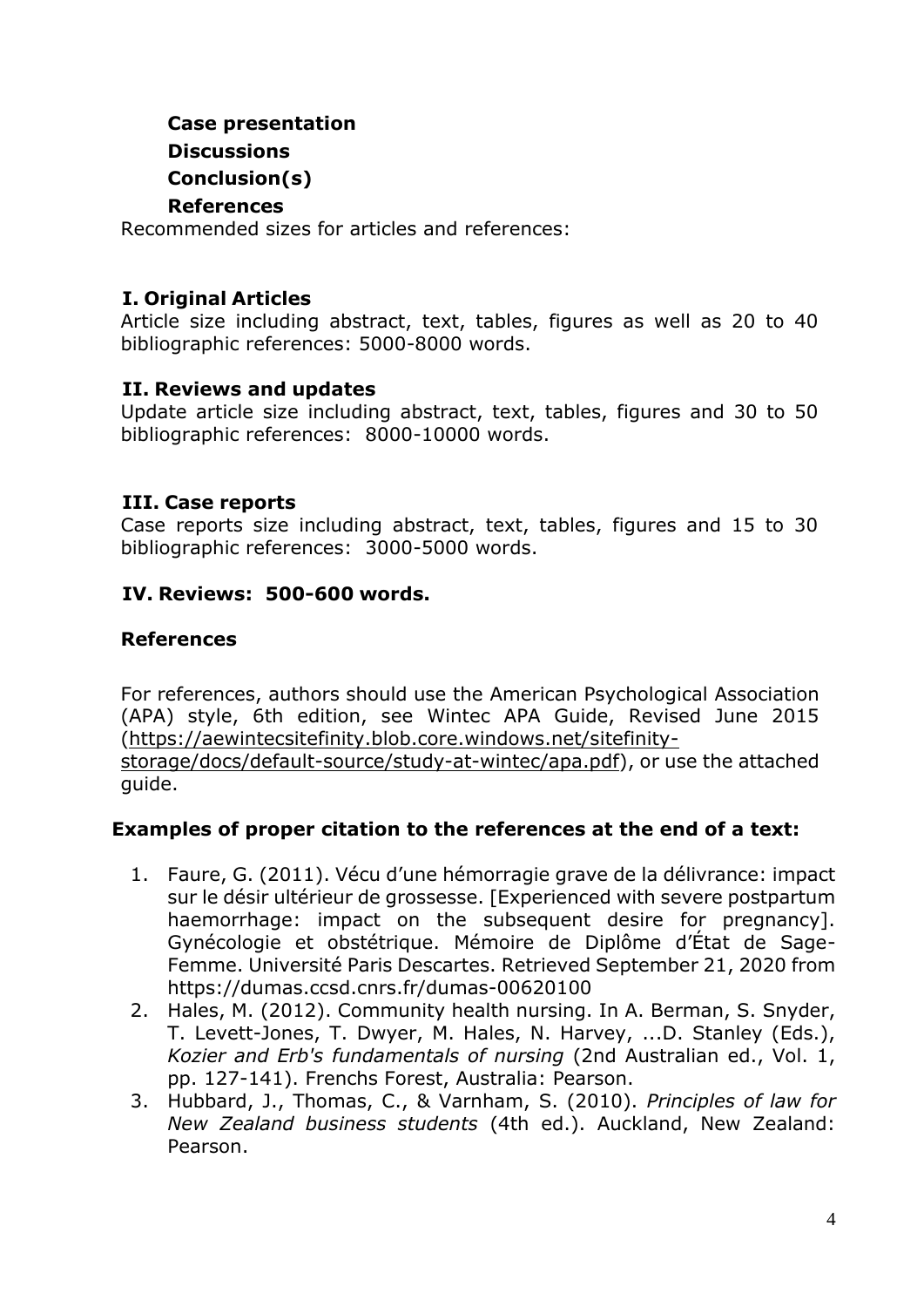- 4. Kay, G. N. (1999). *Fiber optics in architectural lighting: Methods, design, and applications.* doi:10.1036/0070349320.
- 5. Mezey, M. D., Cassel, C. K., Bottrell, M. M., Hyer, K., Howe, J. L., & Fulmer, T. T. (Eds.). (2002). *Ethical patient care: A casebook for geriatric health care teams*. Baltimore, MD: Johns Hopkins University Press.
- 6. Stulz, J. (2006). Integrating exposure therapy and analytic therapy in trauma treatment. *American Journal of Orthopsychiatry, 76*(4), 482- 488. http://dx.doi.org/10.1037/0002-9432.76.4.482
- 7. \*\*\*Department of Conservation. (n.d.). *New Zealand's marine environment.* Retrieved June 17, 2014 from http://www.doc.govt.nz/conservation/marine-and-coastal/newzealands-marine-environment/
- 8. \*\*\* Ministère de la santé et de l'hygiène publique (MSHP) [Ministry of Health and Public Hygiene]. (2016). Plan national de développement sanitaire 2016-2020. [National Health Development Plan 2016-2020]. Abidjan, République de Côte d'Ivoire: Draft Consolidé. Retrieved September 21, 2020 from https://www.childrenandaids.org/sites/default/files/2017- 11/pnds\_2016-2020.pdf
- 9. \*\*\* Organisation Mondiale de la Santé. [World Health Organization] (2014). Recommandations de l'OMS pour la prévention et le traitement de l'hémorragie du post-partum. [WHO recommendations for prevention and treatment of postpartum haemorrhage]. Genève, Organisation Mondiale de la Santé: Editions de l'Organisation Mondiale de la Santé. Retrieved September 21, 2020 from https://apps.who.int/iris/bitstream/handle/10665/141487/978924254 8501 fre.pdf
- 10. \*\*\*University of Otago. (1986). *Today's food, tomorrow's health.*  Dunedin, New Zealand: Author.

### **Attention! Journal or serial article with six or more authors must be cited as below:**

Gilbert, D. G., McClernon, J. F., Rabinovich, N. E., Sugai, C., Plath, L. C., Asgaard, G., …Botros, N. (2004). Effects of quitting smoking on EEG activation and attention last for more than 31 days and are more severe with stress, dependence, DRD2 A1 allele, and depressive traits. *Nicotine and Tobacco Research, 6,* 249-267. doi:10.1080/1462220041001676305

**Attention!** Give the URL of the **journal** homepage. e.g. Retrieved from http://www.tandfonline.com/toc/vjeb20/current

### **Examples of proper in-text citations:**

**Book with six or more authors / editors:**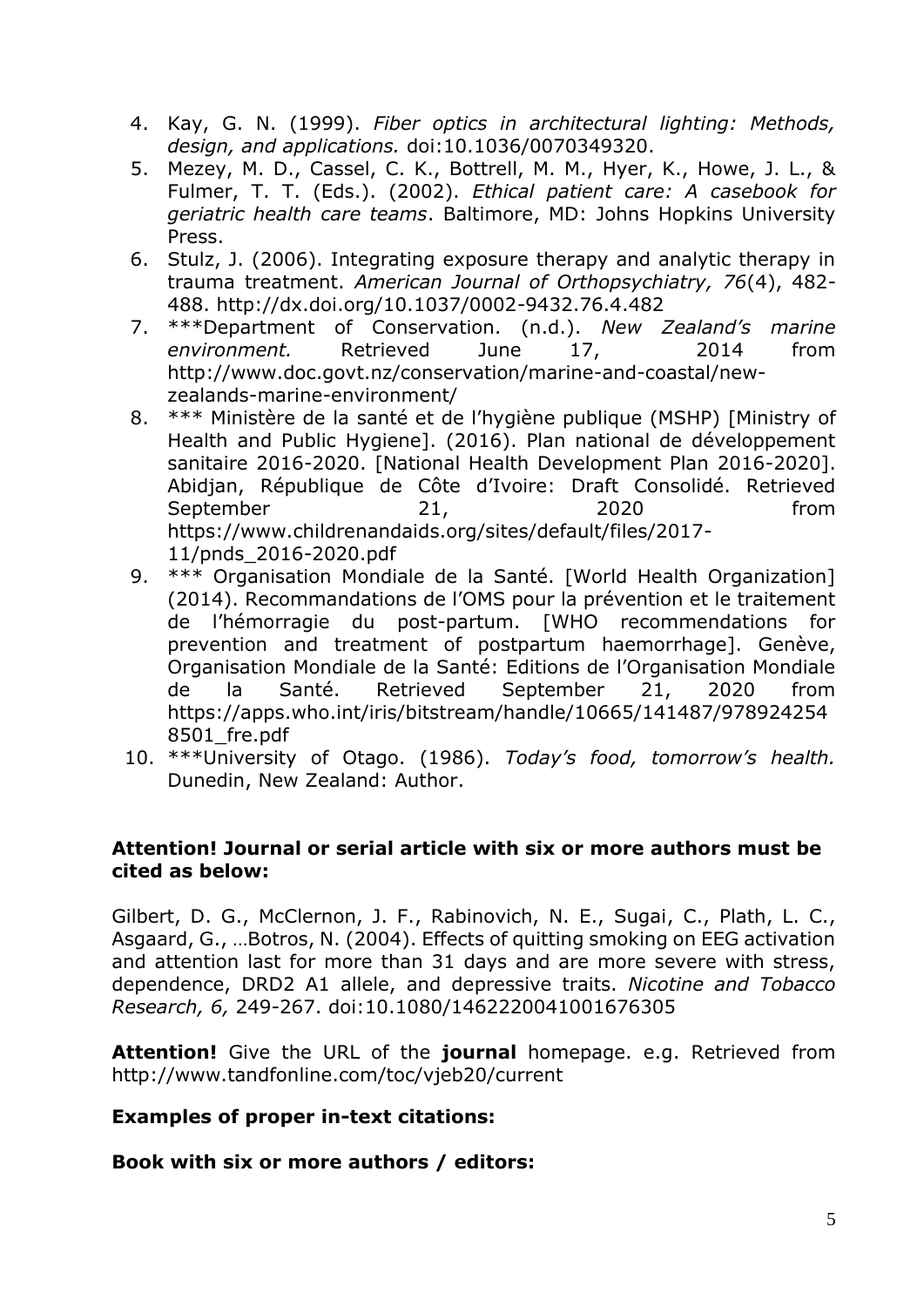First citation – Mezey et al. (2002) explain that … (p. 58). *Or …* (Mezey et al., 2002, p. 58).

### **Book with three to five authors:**

**First citation** - Hubbard, Thomas and Varnham (2010) state that… (p. 4) *Or …* (Hubbard, Thomas, & Varnham, 2010, p. 4). **Then** – Hubbard et al. (2010) report that … (p. 4). or … (Hubbard et al., 2010, p. 4).

### **Journal or serial article (print version):**

**First citation** – Millard, Nicholas and Cook (2008) explain …. (p. 640). *Or …* (Millard, Nicholas, & Cook, 2008, p. 640). **Then** – Millard et al. (2008) explain … (p. 640). *Or …* (Millard et al., 2008, p. 640).

### **Journal or serial article from the Internet:**

Pantaleo (2005, Classroom context) states …. (para. 3). *Or …* (Pantaleo, 2005, Classroom context, paragraph 3).

### **Journal or serial article from a library database:**

Bumpus and Burton (2008) believe that ... (p. 303). *Or …* (Bumpus & Burton, 2008, p. 303).

### **Webpage**

Statistics New Zealand (2014) provides evidence for... (para. 2). Or... (Statistics New Zealand, 2014, para. 2).

## **Figures, images, tables (maximum 8 tables admitted)**

Figures, illustrations and tables will be included in the article (document). The article cites figures, images, tables numbered with Arabic numerals. Figures, illustrations will be submitted in JPG format (minimum 300 dpi).

Example

## **Table 1**

*Differences in Cultural Carriers to Screening between the Asian and the Caucasian Women*

You can see about the tables here:

<https://apastyle.apa.org/style-grammar-guidelines/tables-figures/tables>

[https://apastyle.apa.org/style-grammar-guidelines/tables-figures/sample](https://apastyle.apa.org/style-grammar-guidelines/tables-figures/sample-tables)[tables](https://apastyle.apa.org/style-grammar-guidelines/tables-figures/sample-tables)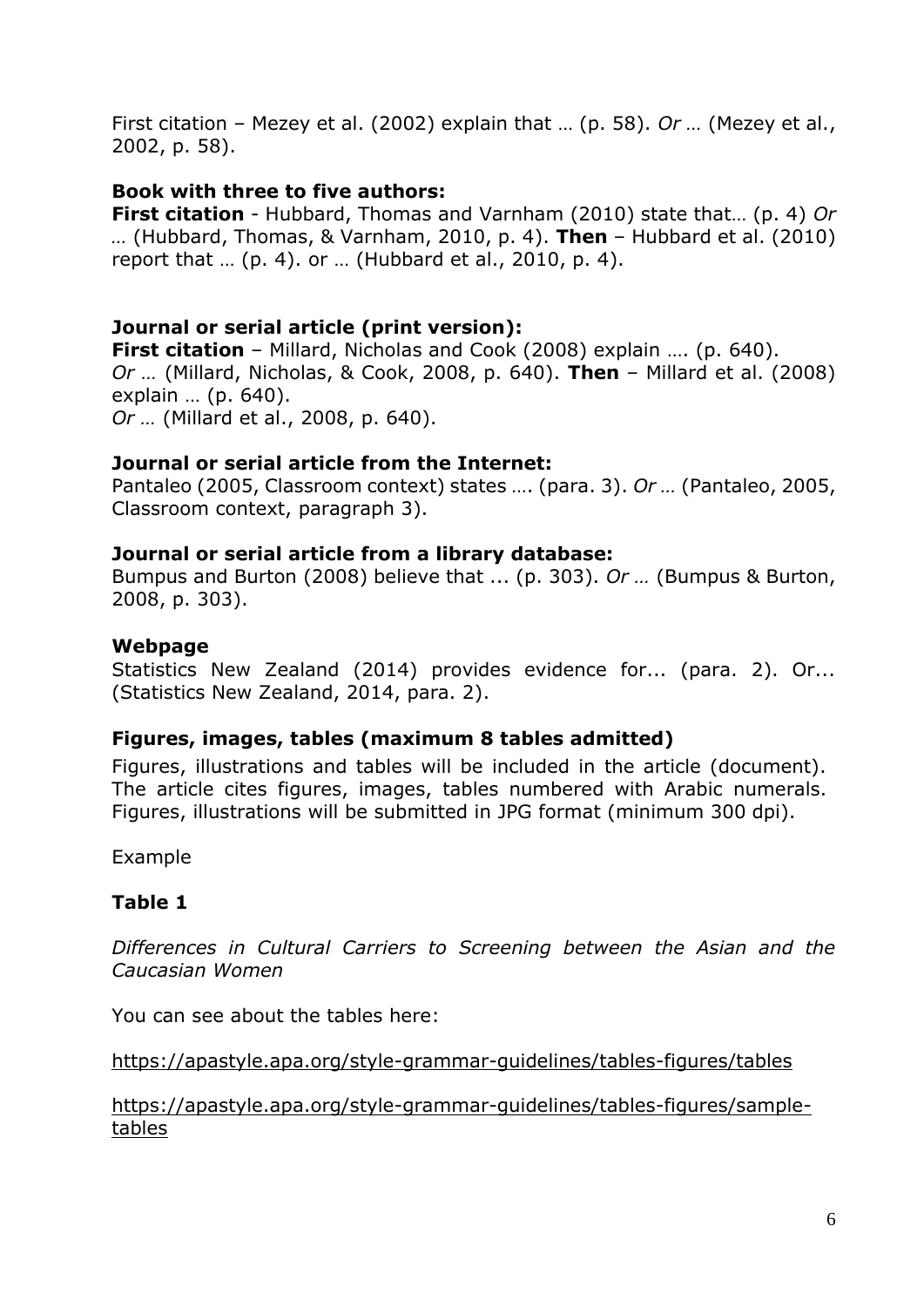*More information is available on pages 127–150 of Chapter 5 of the* Publication Manual of the American Psychological Association*, sixth edition.*

# **Figure 1**

*Age specific sex variation in FFM (kg)*

You can see about the figures here:

<https://apastyle.apa.org/style-grammar-guidelines/tables-figures/figures>

[https://apastyle.apa.org/style-grammar-guidelines/tables-figures/sample](https://apastyle.apa.org/style-grammar-guidelines/tables-figures/sample-figures)[figures](https://apastyle.apa.org/style-grammar-guidelines/tables-figures/sample-figures)

*The principles of figure construction are described on pp. 150–167 of the sixth edition of the* Publication Manual of the American Psychological Association*.*

## **Page settings, format**

Articles will be sent in Microsoft Word 2000 or later, Times New Roman font size 12. Use the single-line spacing. Do not use the free row between the paragraphs of the text. Only before and after each chapters, subchapters a row will be left free.

Margins: 3 cm above and left, 1.5 cm below and right. Title, title tables, aligned left, bold, lowercase.

Introduction, Materials and methods (Methodology), Results Case presentation), Discussions, Conclusions, Acknowledgements, References, aligned left, bold, lowercase. Before and after each leave a blank line and then begin the text, write figure, table, etc.

The text following chapters, subchapters will start at a distance of 1.5 cm. The first line of each paragraph should be indented (set in from the left margin) by 1.5 centimeters.

Pages should be numbered at the right bottom corner.

Footnotes will not be used.

**ARS publishes articles written in English.** ARS recommends spelling rules set forth in *International Webster's Dictionary.*

The author(s) should use a decent academic language. Presentation of facts and opinions should be kept to **an impersonal speech**. The editors will not accept unsupported criticism or defamation against other texts or authors. A derogatory is strongly discouraged.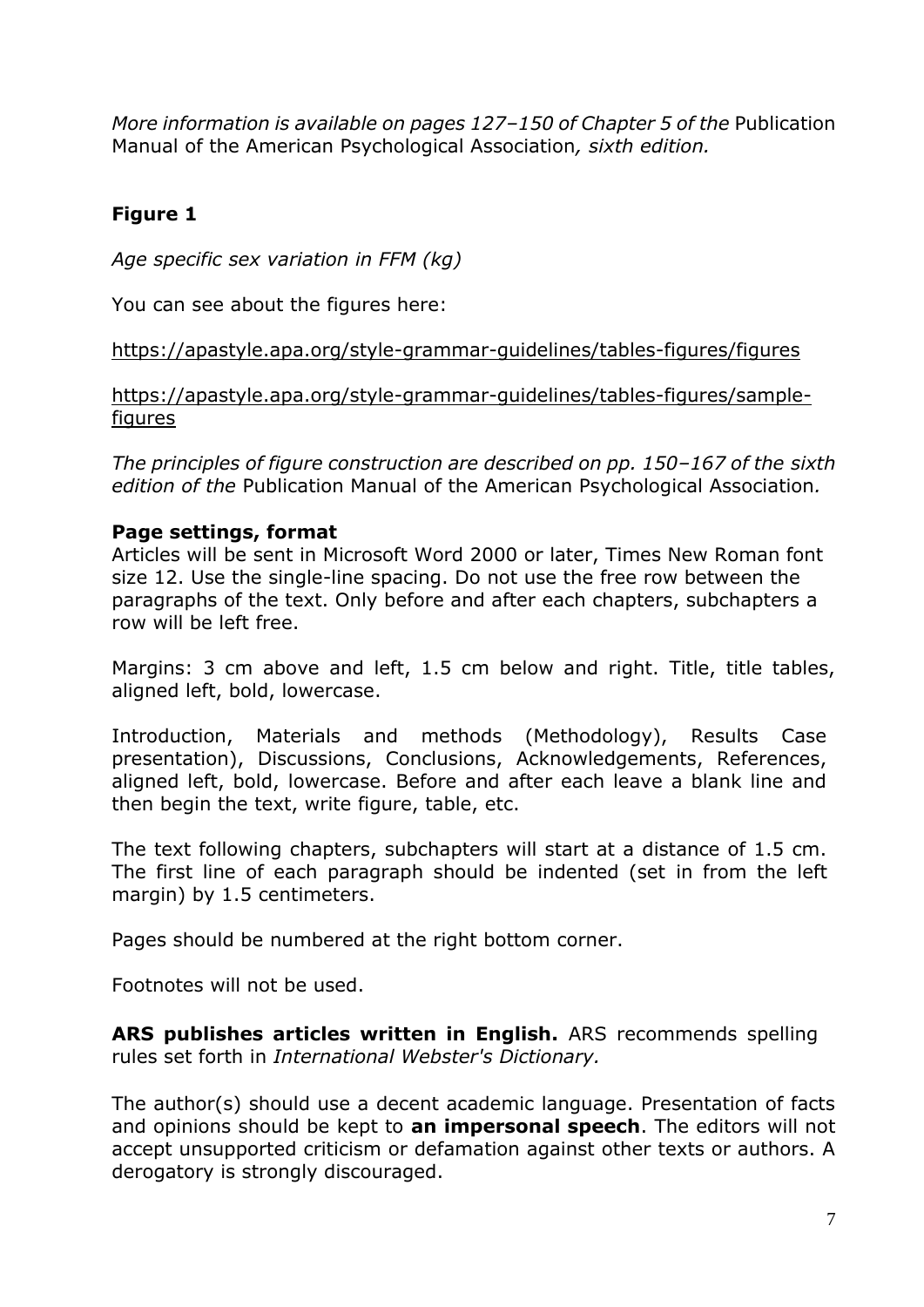#### **Authors are fully responsible for the quality of the English/Romanian language, editing of the text, citations, and references. We recommend the appeal to a professional translation service,** *for example American Manuscript Editors, www.americanmanuscripteditors.com.*

Please note that the use of a language editing service is neither a requirement for publication in *Anthropological Researches and Studies,* nor does it imply or guarantee that the article will be selected for peer review or accepted.

#### **Plagiarism**

The articles submitted for publication will be checked for any violation of the copyright law and editors could consider taking corrective actions against it, varying from asking the authors to re-write overlapping sections to the rejection of the manuscript. Text recycling is an acceptable practice only in a few situations – for example, in the methods section of the work, where there are limited ways to describe the used method(s). Sufficient new material has to be provided in the article to justify its publication and the original publication must be referenced in the subsequent publication. Since detection of previous dissemination of the material is not always possible, authors are fully responsible for the originality of content submitted for publication.

Any original material submitted to *Anthropological Researches and Studies* journal for publication must be accompanied by a filled and signed Copyright Form, available at: [http://www.journalstudiesanthropology.ro/adm/jsq/kcfinder/upload/files/06.](http://www.journalstudiesanthropology.ro/adm/jsq/kcfinder/upload/files/06.05.2019%20Copyright%20Form%20ARS.pdf) [05.2019%20Copyright%20Form%20ARS.pdf](http://www.journalstudiesanthropology.ro/adm/jsq/kcfinder/upload/files/06.05.2019%20Copyright%20Form%20ARS.pdf) 

Manuscripts that fail to meet this requirement will not be taken into consideration.

### **Submission for publication and publication**

Manuscripts submitted for publication are to be complete and correct. Authors are responsible for re-checking manuscripts every time they are returned for further editing. Interest of the topic, quality of approach, novelty of approach, date of receipt may influence publishing priority in ARS.

Articles previously published in other journals or in another language are not accepted for publication in ARS.

Failure to comply with editorial recommendations may result in delays in publication or rejection.

*Provide the contact details (including email addresses) of four potential peer reviewers for your manuscript. At least one of potential peer reviewers must be from another country than the first author of the paper. The reviewers should be experts in their field, able to provide an objective assessment of the manuscript. The suggested peer reviewers should not have published with any of the authors of the manuscript within the past two years. They should not be current collaborators or members of the same research institution. The*